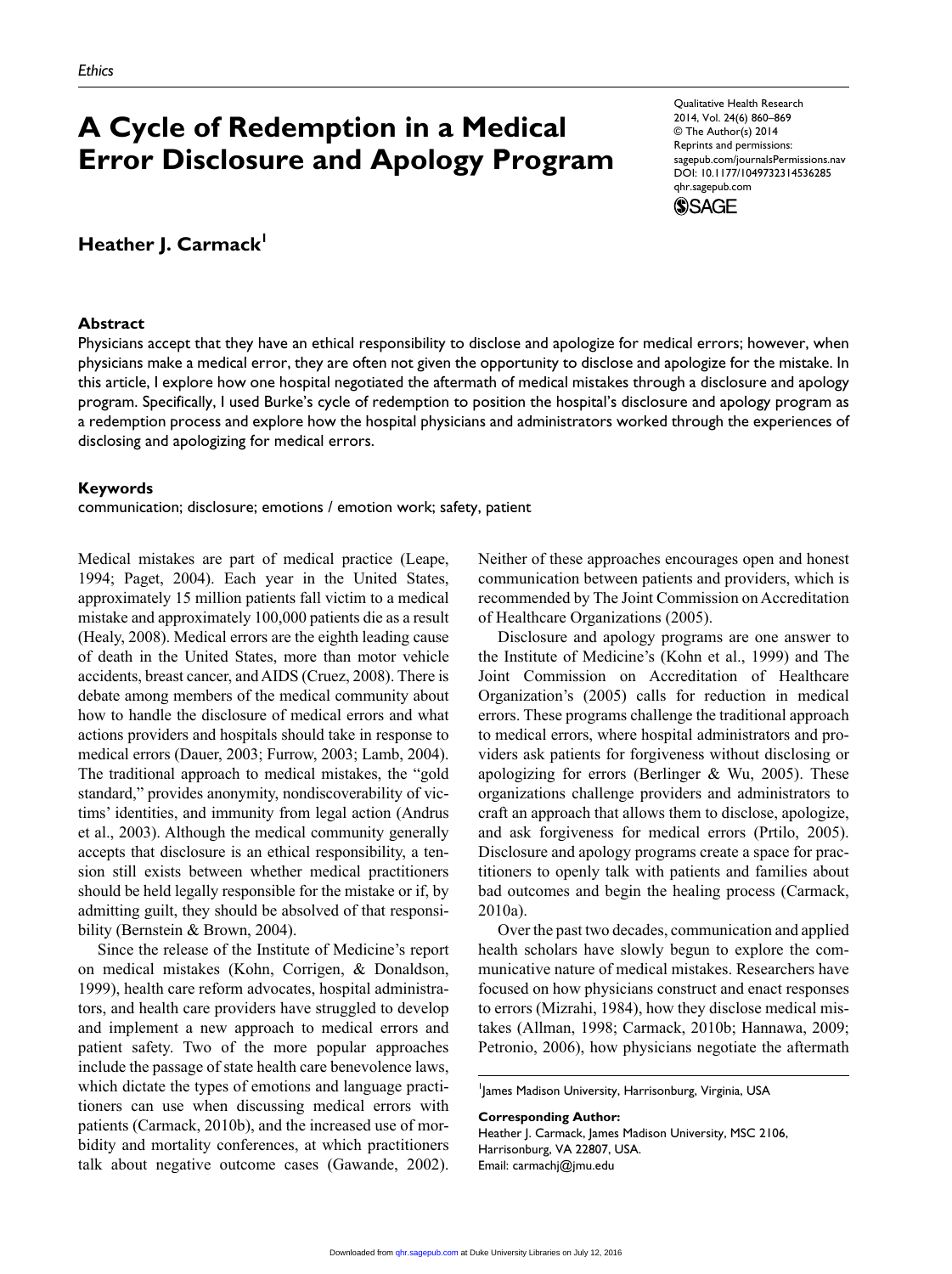of adverse events (Carmack, 2010a; Noland & Carl, 2006), and how practitioners are socialized to communicate errors (Noland & Rickles, 2009). Researchers have yet to explore the ways organizational programs, such as disclosure and apology programs, influence practitioners' experiences by formally disclosing medical errors. Moreover, scholars have yet to specifically examine the apology act associated with medical errors.

In this article, I explore how physicians at one hospital, referred to by the pseudonym MidSouth Health, negotiated the aftermath of medical errors through a disclosure and apology program. Specifically, I argue that MidSouth Health's disclosure and apology program was a redemptive process that involved physicians and hospital administrators working together to disclose and apologize for medical errors. I begin with a discussion of the importance of apology in health care contexts and move into how a cycle of redemption can be used in communicating about medical errors. I then explore how the disclosure and apology program was an example of a cycle of redemption of medical errors. Finally, I discuss the implications of this program on how health and communication scholars and practitioners think about apology and medical errors.

# **Exploring Apology in Health Care Contexts**

Western societies place great value on the expression of an apology as a way of addressing wrongdoing and showing remorse (British Columbia Ministry of Attorney General, 2006). Apologies serve as a therapeutic means through which wronged parties make sense of the incident (Cohen, 2002; Shuman, 2000). Individuals also use apology as a vehicle for mending relational breakdowns (Sparkman, 2005). Communication scholars have explored issues of apology in multiple contexts, including sports (Kruse, 1981), political and religious scandals (Armstrong, Hallmark, & Williamson, 2005; Harter, Stephens, & Japp, 2000; Kramer & Olson, 2002; Simons, 2000), and organizational blunders (Benoit & Brinson, 1994; Hobbs, 1995; Ice, 1991). Apology researchers traditionally highlight two elements that complicate the apology act: the type of wrongdoing and how the accused responds. Regardless of the type of apologetic strategy used, apologies typically contain denial, deflection, or justification of actions to restore damaged character (Koesten & Rowland, 2004).

When individuals' reputation or character is damaged, it becomes difficult for them to engage in societal relationships (Gold, 1978). In response, apologists are "motivated to deny, to mitigate, or to purify" their tarnished image (Ryan, 1982, p. 257). Individuals must emphasize their moral character to counter attacks on their character.

Specifically, they must express genuine remorse to bolster their moral responsibility to the community and the profession they represent (Simons, 2000). If individuals do not express some kind of remorse for making others question their character, then the apology will not be deemed successful. Individuals might seek absolution (acquittal of the act), vindication (preserving reputation while recognizing humanity), explanation (understanding motives), and justification of action (Hobbs, 1995; Ware & Linkugel, 1973).

Although individuals deliver the apology, the apology might be for organizational wrongdoing. Individuals apologizing for organizational wrongdoing often have the goal of showing that the organization is caring and decent (Rowland & Jerome, 2004). Organization leaders who want to maintain the appearance of adherence to key social values must "demonstrate concern for the victim(s), bolster individual or organizational values, make it clear that no harm was intended, and/or actively take steps to prevent the harmful action from occurring again" (Rowland & Jerome, p. 198). Requiring disclosure and apology of medical errors might be viewed as a response to the medicalmistake crisis. Organization administrators might be able to demonstrate to the general public that the organization and its providers are dedicated to patient care. Involving hospital administrators in the disclosure and apology process transforms medical errors from an individual misdeed to an organizational failure (Hearit, 1995).

The use of organizational apologies as a way to focus on a social crisis or problem is important, especially in the context of health care. Individuals delivering the organizational apology might redirect focus not on the actual apology but on the underlying social, political, or economic reasons for the error and apology (Hearit, 1995; Yamazaki, 2004). An organizational apology offered by administrators asks providers and patients to make sense of mistake experiences (Gallagher & Levinson, 2005; Gallagher, Waterman, Ebers, Fraser, & Levinson, 2003) and forces providers and hospital administrators to reflect on mistakes in the larger practice of medicine.

## **Theorizing About a Cycle of Medical-Error Redemption**

MidSouth Health providers, like any individuals working in an organization, were prone to making mistakes. Burke (1954) argued that when individuals in an organization reject or fail to comply with the rules and norms of an institution, they must make amends for the discretion. This is known as the cycle of redemption. This cycle is predicated on "two great moments": "original sin" and "redemption" (Burke, 1954, p. 283). In explaining his concept, Burke drew on the Christian belief that God created a perfect world in which humans lived in harmony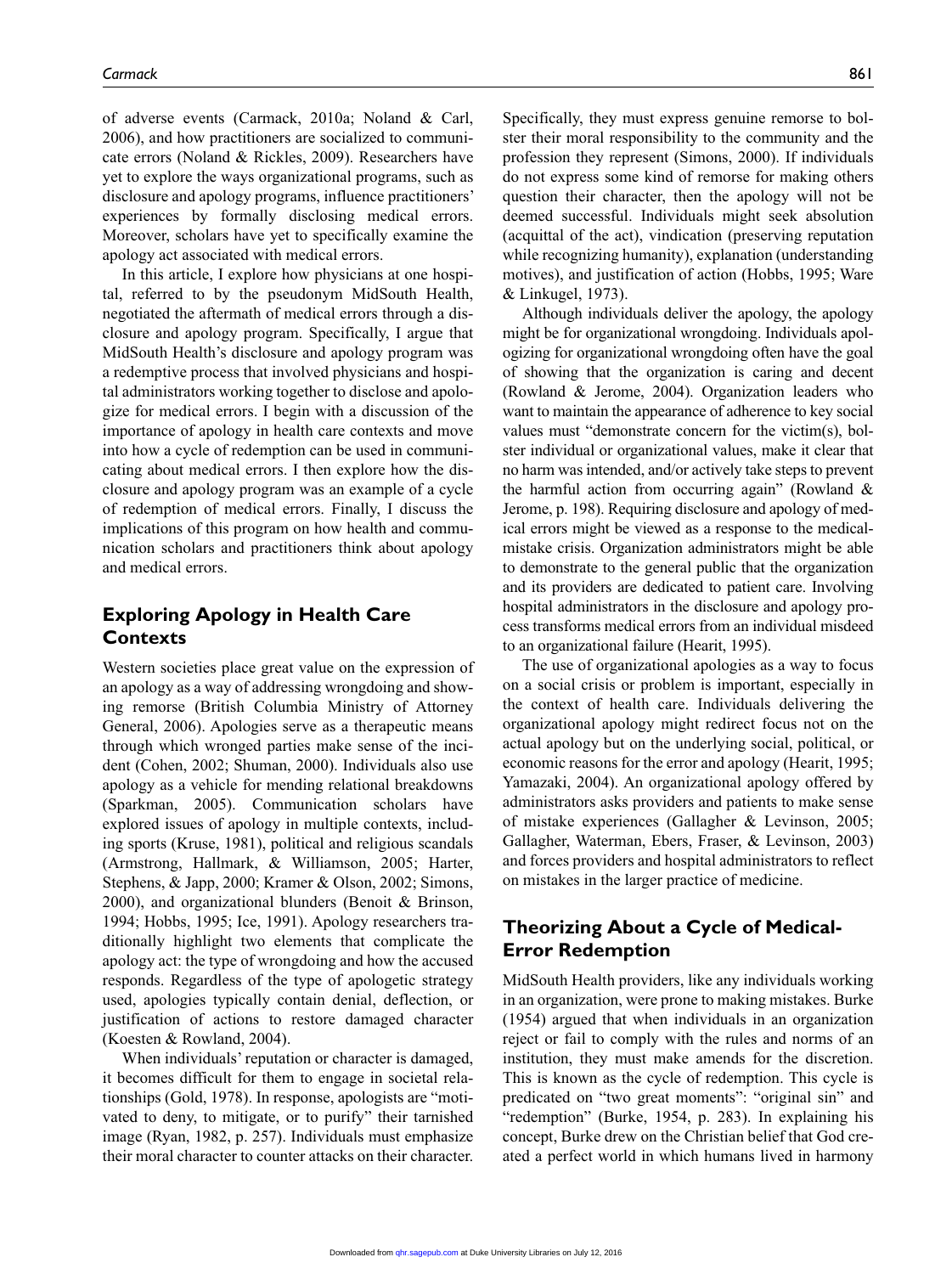together. The first humans violated this perfection when they did something they were not supposed to do (eat forbidden fruit) and tried to cover up the action. Sin included the action and the cover-up. Burke's concept of original sin was focused on the feelings of guilt and shame that result from disrupting perfection and trying to hide it from others.

Emotions such as guilt and shame are required for individuals to be redeemed. Individuals experience guilt when they believe they have injured, hurt, or failed to help someone (Andersen & Guerrero, 1998). Conversely, shame focuses on others' perceptions of individuals who have erred. Shame is unequivocally tied to embarrassment because attention is focused on sinful individuals (Andersen & Guerrero) and is the product of being exposed. Shame and guilt work together to magnify mistakes, forcing individuals to recognize and correct their wrongdoing. If individuals do not feel guilt or shame, then they believe they have not engaged in wrongdoing.

Individuals enter the purification stage of the cycle to rid themselves of guilt. Purification comes in two forms: mortification and victimage. In mortification, guilty individuals offer some kind of personal sacrifice (Samra, 1998). Individuals symbolically offer something to society to restore balance, usually in the form of publicly acknowledging mistakes. Victimage is a strategic act in which individuals transfer guilt by blaming another for the mistake, identifying a scapegoat or villain. An important element of the purification process is selecting a purification act that is equal to the wrongdoing (Samra). In mortification, the self-sacrifice must be equal to the sinful act. In victimage, the victim or scapegoat must be an appropriate actor on whom to place the blame.

Redemption, the last part of the cycle, is achieved when individuals' purification acts are recognized and accepted by others. Burke (1970) identified several options for redemption, ranging from rewards to punishment. For organization members dealing with redemption, the most appropriate option is counter order, when redemption is achieved through transcendence of sin by demystifying the wrongdoing and the organization. During transcendence through counter order, individuals are able to see the inner workings of an organization to understand why the mistake occurred (Burke, 1970); this removes the mystery of how the organization operates.

Medicine's "original sin" is the medical mistake. Medical mistakes run counter to the medical belief that the practice of medicine is the practice of perfection (Paget, 2004). In the traditional medical system, although mistakes are a common part of medicine, providers are prohibited from completing the redemption cycle. Mistakes occur, but purification and redemption do not. Redemption for medical mistakes is an extremely complicated process, especially because providers might continue to treat patients after the mistake. This redemptive experience is additionally problematized when programs and policies are created to direct providers' communication about medical mistakes. The use of organizational policy to help providers work through the redemption process led me to ask the following overarching research question: How does the MidSouth Health disclosure and apology program help physicians and administrators make sense of communicating about medical errors?

## **Research Practices**

The findings presented in this article are from a larger study about physician sense making about medical errors and patient safety policies. Meaning making and sense making from an interpretive standpoint are collaborative endeavors, which allow researchers to meaningfully explore how social action and meaning are socially constructed (Lindlof & Taylor, 2002). I sought to capture MidSouth Health physicians' and administrators' experiences with medical errors and the impact a hospital policy had on these experiences. I began data collection once I received ethics approval from my university and MidSouth Health.

#### *The Setting and the Program*

MidSouth Health was a fully accredited, tertiary care, government-run medical center located in a mid-sized Midwestern city in the United States. MidSouth Health contained two major departments: the medical department and the administrative department. The medical department provided primary acute medical, neurological, surgical, and psychiatric inpatient services, as well as outpatient care. The administrative departments were comprised primarily of the chief of staff's office, billing, medical records, patient advocacy, and the in-house legal department. The administrative departments, especially the chief of staff's office and the legal department, played an integral role in negotiating the aftermath of medical mistakes by administrating the disclosure and apology program.

The disclosure and apology program was created in the late 1980s after a series of high-profile medical malpractice cases. The program cocreators felt these malpractice cases were the result of not talking openly with patients and patients' families about the errors. They wanted to create a program in which the hospital staff could be honest and open with patients and families. The disclosure and apology program involved several components. First, when a potential mistake was identified, physicians performed a clinical disclosure, an informal process whereby factual information was shared with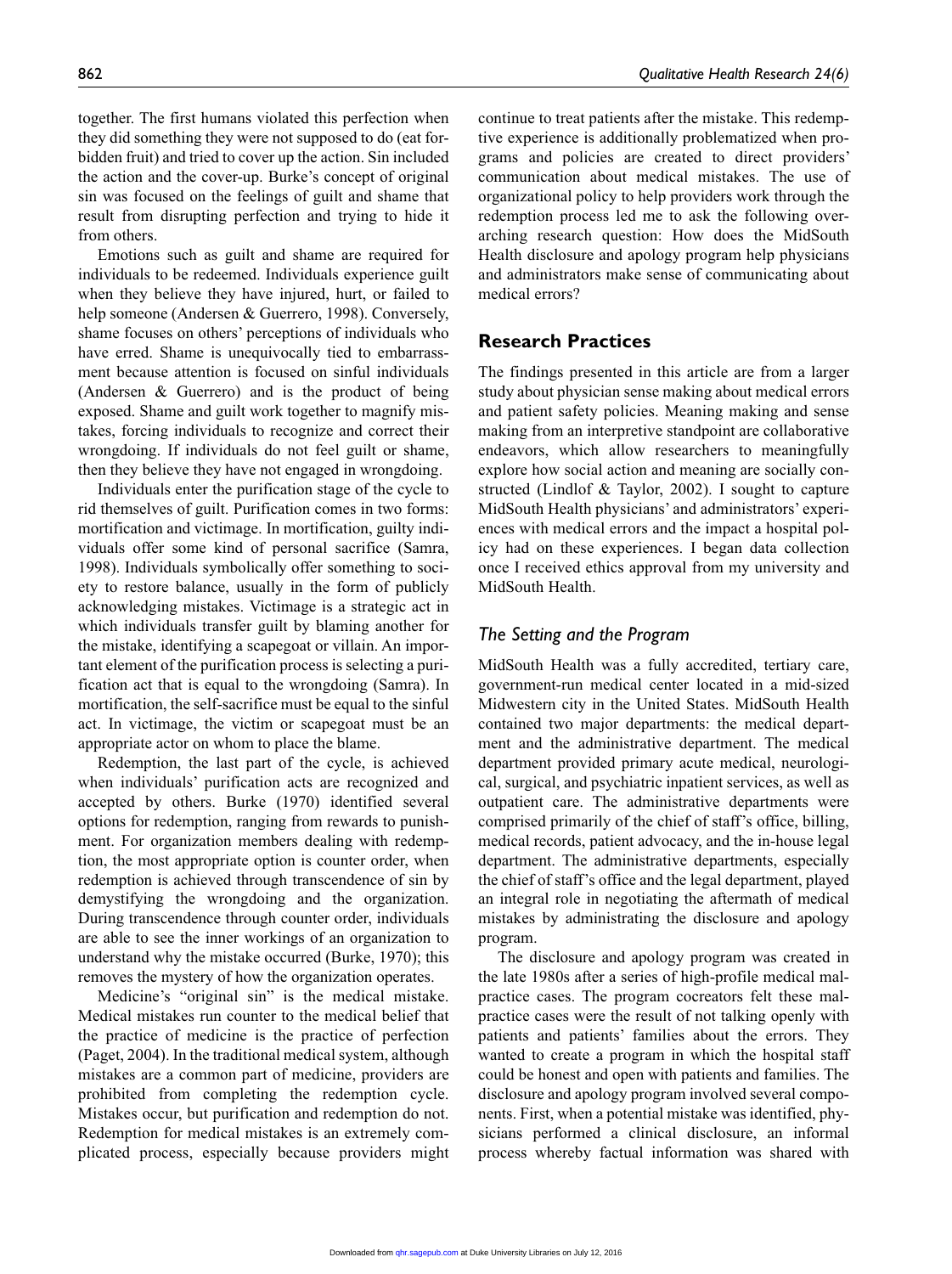patients and families. Physicians explained what had happened but did not acknowledge fault in the potential mistake. The potential mistake case was passed on to the clearinghouse, which used medical and legal standards to determine if a mistake had occurred. If the clearinghouse determined that a mistake had not occurred, the chief of staff performed a closure, informing patients and families of the decision. If a mistake had occurred, the chief of staff performed an institutional disclosure, offering explanation, an apology, and compensation.

## *Data Collection*

I conducted 34 interviews with MidSouth Health physicians  $(n = 30)$  and hospital administrators  $(n = 4)$ . Of the 30 physicians interviewed, 14 were residents (physicians practicing medicine between 1 and 5 years) and 16 were attendings (physicians practicing medicine for more than 5 years). Seven attendings were also chiefs of medical departments. A majority of physicians were men (*n* = 28, 93%). Physicians identified working in a variety of medical specialties, including general surgery  $(n = 6)$ , ophthalmology  $(n = 4)$ , urology  $(n = 4)$ , internal medicine  $(n = 3)$ , anesthesiology  $(n = 3)$ , ambulatory care  $(n = 3)$ , optometry  $(n = 2)$ , obstetrics  $(n = 1)$ , cardiology  $(n = 1)$ , vascular surgery  $(n = 1)$ , pulmonary  $(n = 1)$ , and infectious disease  $(n=1)$ . All of the physicians had been involved in a medical error and participated in the disclosure and apology process. I also interviewed the chief of staff and the three program cocreators: the head of legal services and inhouse counsel, a physician, and the hospital's quality improvement officer.

Interviews ranged in duration from 45 to 120 minutes with physicians and 75 to 120 minutes with administrative staff. I used a semistructured interview protocol to allow participants to talk about their individual experiences and insights, recognizing that an interview is a coconstructed event (Heyl, 2001). The interview protocol focused on questions about medical-mistake experiences, disclosing and apologizing for medical mistakes, and the MidSouth Health disclosure and apology program. All of the interviews, with participants' signed consent, were audio recorded on a digital voice recorder. Transcription of interviews resulted in 330 pages of physician interview text and 51 pages of administration interview text, resulting in a total of 381 pages of single-spaced typed interview text.

#### *Data Analysis*

I engaged in a constant comparative method of analysis (Glaser & Strauss, 1967). A constant comparative method, as a type of grounded theory, requires researchers to "take control of their data collection and analysis, and in turn these methods give researchers more analytic control over their material" (Charmaz, 2002, p. 676). I began making notes of patterns while I conducted interviews and continued to highlight connections through the transcription process. After reading all of the transcripts and documents and gaining a holistic sense of the discourses, actual analysis of the data began.

The process began with data reduction and interpretation. I transcribed all interviews and read over the data to be fully immersed in the data. I manually coded the data from the transcripts and documents. I then identified recurring patterns of behavior and meaning in the data and used quotations from interviews and documents to illustrate these patterns. During the integration process, I was struck by how the ways physicians and administrators talked about the disclosure experience were similar to a cycle of redemption. My decision to use Burke's (1954) cycle of redemption emerged during the data analysis process as a particularly appropriate framework for this article.

I engaged in member reflection and debriefings to maintain credibility and rigor (Tracy, 2010). I shared initial analyses with an organizational informant (not interviewed for this article) involved with patient safety at the hospital who had participated in the disclosure program. Feedback was used to refine themes and analysis. I also engaged in debriefing sessions with a senior health communication scholar, who provided feedback on ideas and analysis for this article.

# **Disclosure and Apology Program as a Cycle of Redemption**

MidSouth Health physicians worked through a redemption cycle when they participated in the disclosure and apology program after a medical error. The physicians reported experiencing guilt, shame, mortification, and victimage as they made sense of medical mistakes, disclosure, and apology. They experienced guilt and shame through the fears associated with failure and their unknown future. Through the disclosure and apology program, physicians engaged in mortification by disclosing and apologizing to patients and families. The physicians also performed victimage by re-envisioning themselves as second victims in medical-mistake experiences. Finally, the program's closures and disclosures served as spaces for counter order.

## *Failure and Fear as Guilt and Shame*

After the medical "sin" of a mistake, physicians often experienced guilt and shame (Gawande, 2002). Guilt occurred because physicians inflicted unjust injury on a patient or because a patient died. Physicians experienced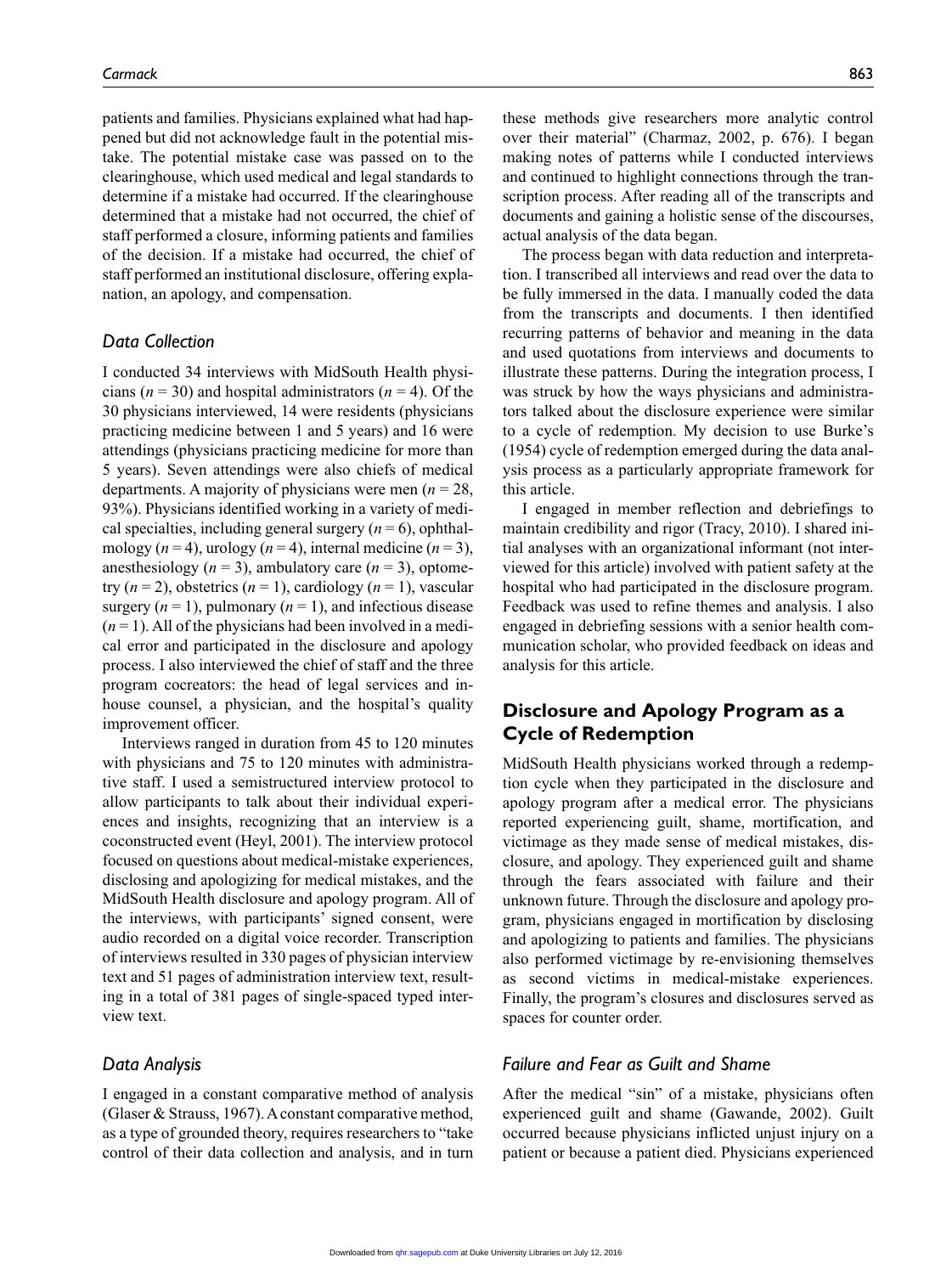MidSouth Health physicians spoke in detail about how medical mistakes inherently represented a failure to patients and to the medical profession. For them, the practice of medicine was the practice of helping people. A mistake meant that the physician failed to help the patient, as explained by an obstetrics/gynecology attending:

You just feel sorry. You can feel the emotion and the pain that the patient has. And most health care deliverers are pretty empathic people; otherwise, I don't think they would go into health care. . . . The other thing is, if it's a medical error, then you feel guilt. And you feel that you failed the patient in some way.

"Feeling sorry" highlights a key element of the cause of physicians' guilt: empathy. Although physicians are encouraged to emotionally detach to practice medicine (Halpern, 2001), empathy is still expected from physicians. This empathic connection to patients means that physicians place blame on the self. Failing the patient also means failing the self.

MidSouth Health physicians also saw the failure as a test of ego. Failure as a test of ego called physicians' competence into question. Admitting that they could make mistakes might break down physicians' confidence in their ability to practice medicine. The physicians conceded that admitting to mistakes challenged physician ego. If the physician is the "captain of the ship," as an internal medicine resident stated, ultimately, the physician is the one who must take responsibility for the mistake.

One element of MidSouth Health's mission statement was that patients should not leave the hospital in worse condition than when they entered. The pressure associated with that amount of responsibility might force physicians to shift the blame to another party. Another internal medicine resident discussed the defensive, ego-saving tactic that came with responsibility for errors:

I think it is a real human tendency to look for blame in others. As I said, it's the nurse's fault, we don't have the right equipment, it was the patient's fault, they are too sick, it's their fault, how dare they die on me, or how dare they get this complication.

This resident's comment highlights how easy it was to identify a scapegoat in medical-mistakes experiences. By suggesting that another party was responsible for the mistake, the physician attempted to remove feelings of guilt and the shame that came with making mistakes. It was easier to put the blame elsewhere than to admit that the mistake might be of one's own making.

Finally, shame was experienced through physicians' fear of the unknown. A general surgery resident highlighted the questions that might race through a physician's mind as he or she attempted to negotiate guilt and shame:

It was a sense of fear. What are people going to think about me? My peers; am I going to be embarrassed among my peers? Fear of failure in that my referring doctors are going to lose confidence in me. . . . I think fear of failure and embarrassment are much more stronger emotions than fear of lawsuit. And I think it is for most physicians.

For the physicians, there was a fear of not knowing the consequences for mistakes, be it judgment by their peers, a negative evaluation in their records, or disciplinary or legal action. An infectious disease resident questioned, "Why would you tell someone if you didn't know what was going to happen to you?" The guilt and shame physicians felt might never truly end, regardless of whether they had the opportunity to apologize and ask for redemption.

### *The Second Victim as Purification*

In traditional medical-mistake narratives, the physician and hospital are often cast as villains and the patient as the victim (Carmack, 2010a). Often, the emotions physicians experience are internalized and silenced (Wu, 2000). The disclosure and apology program, in its reenvisioning of medical-mistake experiences, recast MidSouth Health physicians as second victims (Wu). The re-envisioning of physicians as second victims was a victimage act. Rather than strategically placing the blame on another individual, MidSouth Health physicians placed the blame on themselves, meaning there was no villain on whom to place blame for the mistake. Instead, there were only multiple victims in the tragedy.

One of the key components of victimage is that the newly identified victim must be an appropriate actor on which to place the blame. MidSouth physicians, like many other physicians, felt the guilt of failing their patients. As the individuals responsible for the medical errors, they were appropriate actors on which to place the blame. A cardiothoracic surgery attending explained how he placed the blame for an error on himself:

You feel internally very bad about yourself. You look into yourself: "What could have I done differently? This person died on my watch." You feel really bad about it, you beat yourself a lot. Everybody does this. And people stuff it. Physicians especially, stuff it.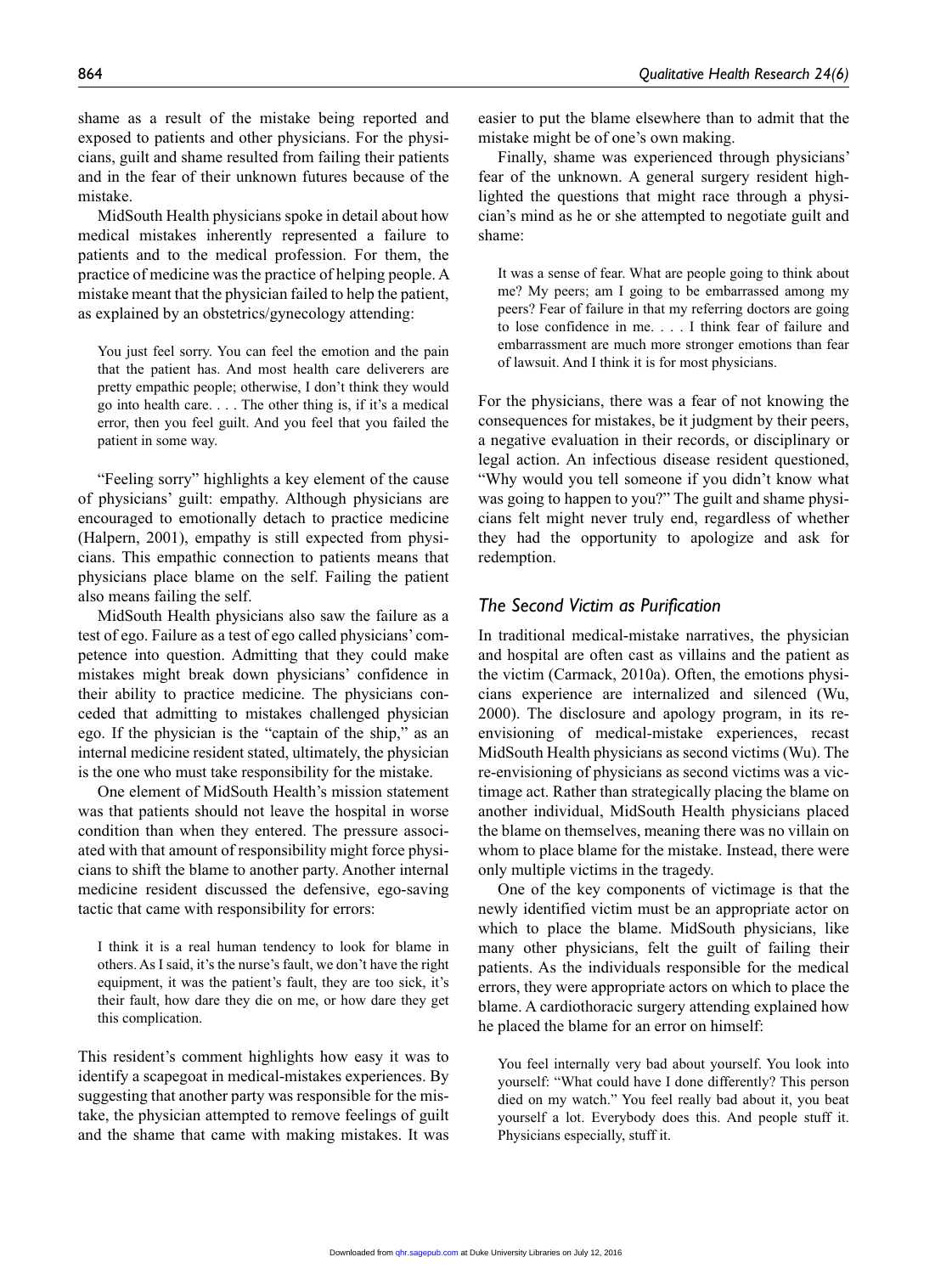This act of internalization means that physicians were not taking the opportunity to work through the emotions of mistakes, further victimizing themselves by pressing their feelings.

Moreover, the cardiothoracic surgeon's reflection shines a light on the difficulties associated with making sense of medical mistakes. Physicians must deal with the knowledge that they have injured or killed a patient, and the recourse they seek is often to internalize the emotions. This internalization can be difficult at times, and physicians might not be able to detach the emotions experienced at work from the rest of their life. A urology attending reflected on how this tension influenced the way he emotionally made sense of mistakes:

Of course you feel bad. I mean, you feel terrible because we all do. We aren't perfect, but we all expect perfection in ourselves. This is not a profession that accepts mediocrity. It just doesn't. I live by that standard and try to practice by that standard, but it's hard.

The urology attending's comment is interesting because it harkens back to the overarching tension in medicine of trying to be perfect and infallible. His comment also emphasizes that the drive for perfection is a requirement for physicians to practice medicine.

Many of the physicians talked about the need to detach and separate to make sense of mistakes. An infectious disease resident put this concisely when she said, "Well, you deal with it and move on." Moving on can be difficult because, although physicians might detach themselves from the experience, another patient or error might trigger emotional feelings; the physician still has other patients to treat. For MidSouth Health physicians, detaching from the experience served as an attempt to move past being a victim. If physicians did not think about the failure or work through the emotions, then they were no longer the victim of the experience.

Although a physician might make a mistake, he or she still has to see patients and care for others, potentially including the patient who was the victim of the mistake. It is this detachment for the patients' sakes that victimizes the physician (Halpern, 2001). Many of the MidSouth Health physicians used the excuse of detached concern to justify internalizing their feelings. By placing the patient's needs and care first, physicians were further victimized. The creators of the disclosure and apology program, although placing the patient first, were still concerned about the impact of medical errors on physicians and used the program to help physicians communicate their feelings of guilt.

#### *Disclosure and Apology as Redemption*

For many physicians, the redemption cycle abruptly ends before it can be completed because physicians are not encouraged or legally allowed to disclose and apologize for medical mistakes (Carmack, 2010b). Physicians at MidSouth Health were offered the opportunity to complete the redemption cycle. Redemption occurred in two ways. First, redemption and purification were achieved by physicians because they had the chance to talk to patients and families during clinical disclosures. Second, the hospital administrators had the opportunity to complete the redemption cycle by disclosing and apologizing for mistakes. MidSouth Health physicians did not actually have to apologize for mistakes; instead, the chief of staff did the apologizing.

The disclosure of mistakes is the mortification act. Disclosing mistakes to patients and families means physicians acknowledge that a mistake was made. Acceptance of the disclosure is essential to achieve forgiveness, and patients' perceptions of the process are used to judge success. An optometry resident reflected on the importance of obtaining patient forgiveness:

I think probably in the beginning, I dreaded it. But now that's, I've been doing this a little longer, I try to keep things very professional instead of extremely personal. And I have found that when you work with patients and you are very honest and direct with them, and you really give them the sense that you have nothing to hide, they're actually very forgiving.

Many of the MidSouth Health physicians commented on how patients were extremely forgiving and understanding of mistakes when MidSouth Health disclosed and apologized.

Not only is redemption tied to forgiveness, but overall acceptance of making mistakes is tied to this forgiveness. An ophthalmology resident talked about how difficult it could be to accept a mistake when patients responded negatively to disclosure:

Sometimes the patient's response to what you say helps or hurts, because if the patient really understands what you are saying and they give you this sense of forgiveness, then they understand and they forgive you. That makes you feel like, you know, it makes you accept it a little bit easier than if they get bitter and angry at you. You are already angry at yourself. . . . I will say this, if a patient is understanding and gives you

that, it makes it a lot easier to accept and move on.

The resident emphasized the patient's response to his disclosure. The patient's response to a disclosure is just as important as the disclosure in the purification act.

Another important element of the mortification act is that the act must also be equal to the sinful act. In medicine, breaking the silence and talking about the mistake is discursively equal to the mistake. MidSouth Health physicians were able to seek redemption through disclosure of mistakes because disclosing mistakes offered physicians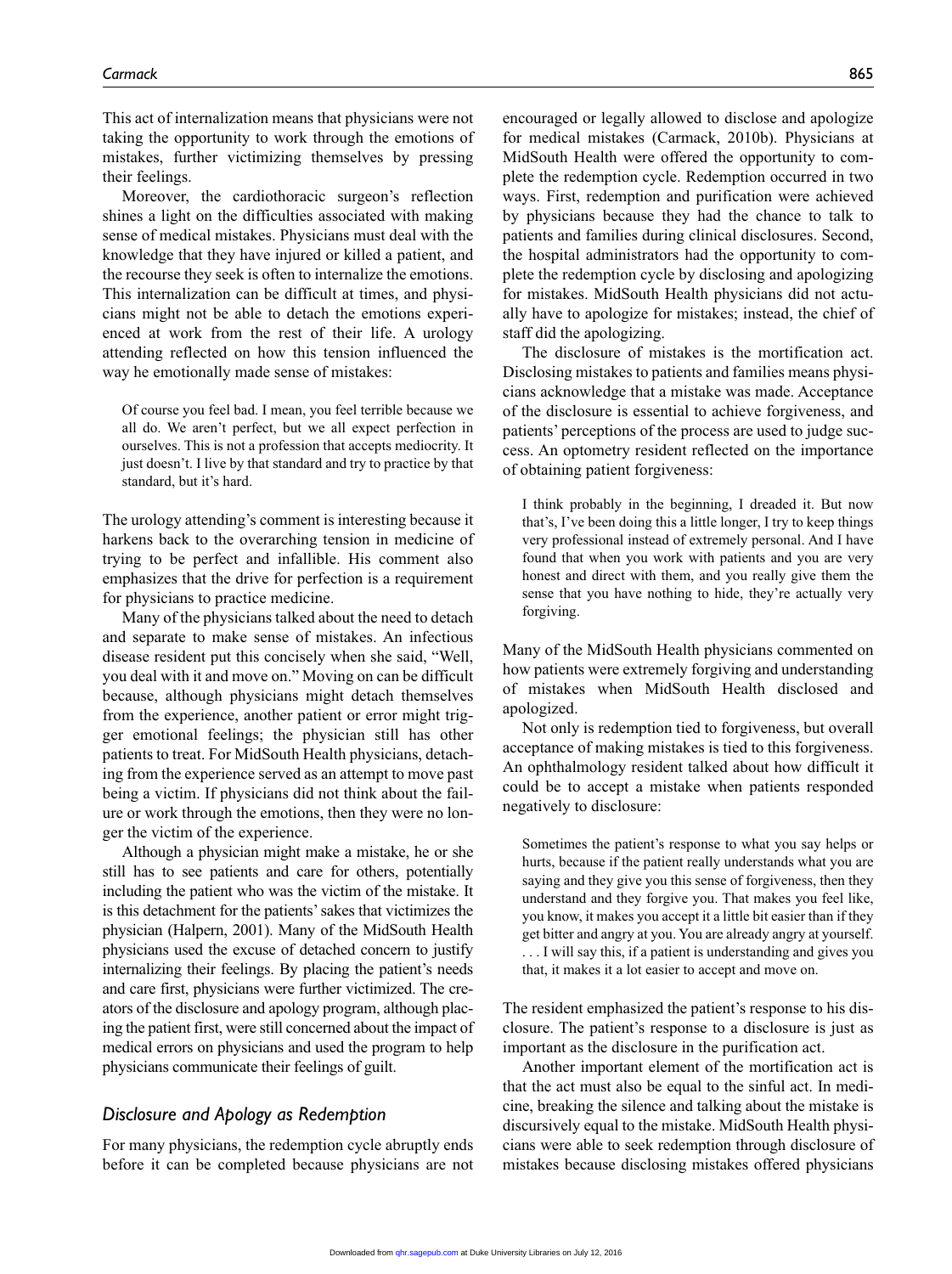the opportunity to demystify the sin. As discussed earlier, an important part of redemption is the counter order, or transcendence, of hierarchy. The entire purpose of disclosing mistakes is that physicians want patients and families to know what happened. By disclosing to patients and families, administrators demystify the mistake experience. Patients and families find out what happened during the procedure, when and how the mistake occurred, and have the chance to ask questions about the mistake. This helps to demystify not only the mistake but also medicine, because physicians have to explain medical terms and procedures so that patients and families understand.

The redemption cycle ended with partial mortification for the physicians interviewed because, although they were able to participate in the disclosure and explanation of the mistake, the apology and any compensation offer came from administration. Redemption of the mistake continued through the organizational mortification and counter order process of the closure or institutional disclosure. Closures and institutional disclosures were meant to foster warm emotions and forgiveness for all parties involved. The chief of staff said, "You know, one thing—and this may sound kind of funny—to me, these are very positive experiences. The prominent emotion that I feel is positive. We are helping somebody and we are doing the right thing." Regardless of whether patients and families participated in a closure or disclosure, some kind of support was always offered, either in the form of monetary support (for those in disclosures) or in the form of other medical assistance.

These meetings also served as a space to communicate the emotions associated with the mistake. Physicians, patients, families, and administrators might experience a wide range of feelings, including anger, contrition, guilt, and forgiveness. One of the program cocreators explained how closures and disclosures could be a positive emotional experience:

So, you know, it has a lot of emotions. It is almost like a happy ending. We all cry. Can't tell you how many cases I've sat in and cried in when we have a disclosure. Even in closure. Because you do feel, you feel so sad for people who have a loss. It's nice to have some kind of closure for the mistake.

Closures and disclosures were redemptive because they provided a kind of ending to the medical mistake event, although the impact of the mistake might reverberate in physicians' and patients' lives long after the meeting had ended.

Closures and disclosures were also redemptive because, like the disclosure physicians delivered after a potential mistake, they broke down the mysterious ways the hospital handled medical mistakes. The chief of staff explained that during closures and disclosures, providers

and administrators focused on what happened in the procedure that caused the mistake or complication. Once patients and families realized that the hospital was not out to hide or cover up the events, patients and families became more open about the process. The MidSouth Health program emphasized the mortification element of the closure and disclosure process by openly explaining the process and answering patients' and families' questions about the mistake or complication.

Patients and families did not always see the closure or disclosure as an act of redemption. Another program cocreator, in her recounting of a medical mistake case, remembered how one patient's family was not convinced that an error had not occurred:

I think the son was feeling guilty. He became [slams hand on desk] belligerent and threatening and got in my face. I had doctors who had come down to spend their time going for hours through the records with the attorney and this family, explaining what happened. And explaining it. And to have this guy just continually, "You lie!" You know, and just, it was just horrible for all of us.

It was a "moral heartache," as she called it, that drove physicians and hospital administration to attempt redemption.

Although MidSouth Health physicians did not have the opportunity to participate in the final redemptive act of the apology, the physicians did participate in counter order by disclosing the mistake to patients and families. Simply completing the elements of the program, however, did not mean that the redemption cycle was completed. Patients and families might choose to reject the apology and offer of compensation. Disclosing and offering an apology did not automatically mean the physician or hospital was granted absolution.

## **Discussion**

MidSouth Health physicians had the opportunity to work through the "sin" of medical mistakes, attempt redemption, and demystify medical-mistake events through the hospital's disclosure and apology program. The physicians experienced guilt and shame through a fear of unknown retribution and the feeling of failing patients. These physicians had an opportunity to move past these feelings through the disclosure of and apology for medical errors. Allman (1998) found that physicians might disclose mistakes to other physicians, but do not often get the chance to talk to patients and families about the mistake. The MidSouth Health program created a space for physicians to be re-envisioned as "second" victims, removing the label of villain. Finally, physicians had the opportunity to seek redemption by disclosing and explaining how errors occurred. Hospital administrators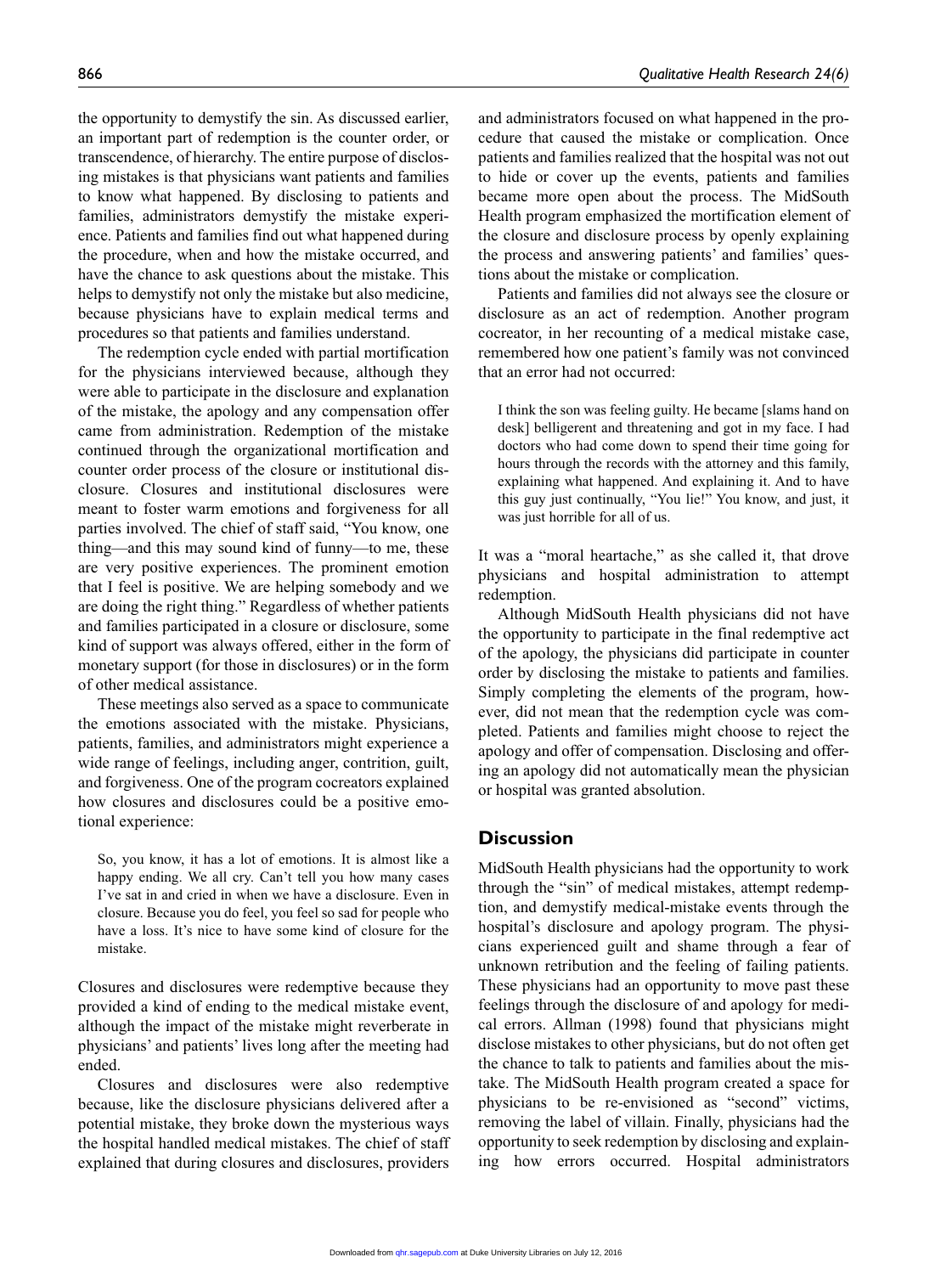completed the final task of redemption, offering an apology and compensation to patients and families.

The two components of the program, disclosure and apology, represented different elements of the cycle of redemption process. Disclosure was an example of counter order; physicians were able to explain what happened and demystify the event. The apology part of the program was a chance for administrators to enact mortification. For physicians, the mortification process was prevented because the apology for a medical error was co-opted by the administrators. When the chief of staff delivered the apology, the apology became an apology-by-proxy (Harter et al., 2000). This was done to highlight the social problem of medical mistakes and place blame on the hospital. This also meant that the physicians who made the mistake were not asking for redemption; the program served more as a way for the hospital to achieve organizational redemption. Redemption could not be truly achieved for physicians because they did not get a chance to complete the redemption cycle.

This co-opting of the apology act raises several issues. Can such a program be effective when physicians are not able to complete the redemption process? From the physicians' perspective, participating in the program was overwhelming positive, even if they did not actually deliver the apology. All of the physicians interviewed had participated in the program at least once, with cases ranging from a medication error (which was immediately corrected) to a misdiagnosis that resulted in the death of a patient. All of the physicians felt the program was a good program that allowed them to talk through the error and their emotions. From an organizational perspective, the program was effective. Since its inception, the hospital had seen a decrease in lawsuits, settlement costs, and defense costs; in fact, over the span of 13 years, only three cases went to trial.

The issue of effectiveness is tied more directly to the cycle of redemption. According to Burke (1954), individuals must go through the entire redemption process to reach forgiveness. By this definition, the program would not be effective because physicians did not deliver the final act of redemption; however, this article complicates our understanding of this theory in several ways. First, Burke (1954) assumed in his theory that redemption is being sought by an individual. One of the key elements of the MidSouth Health program was that the hospital reframed the medical error as an organizational error, not an individual one. Second, by stepping in and taking over the redemption process at the apology, the administration potentially sanitized the experience for physicians, saving them from the messiest and most difficult part of the discursive process. Although it might be possible to argue that physicians were able to complete the process without completing one part, removing the last redemptive act makes it almost impossible for this to happen.

Additionally, the redemption process is a continuous one because individuals are constantly sinning and seeking forgiveness (Burke, 1970). Most communication research on apology treats the sin, redemption, and apology as a single discrete act. Individuals make a mistake once, atone for that error, and promise that the mistake will not or should not happen again. What happens when mistakes are a part of that everyday organizational life? Medical mistakes are a continuous part of medicine (Paget, 2004), making the redemption process neverending. MidSouth Health physicians did learn from a medical error, but learning did not mean that the mistake would never happen again. This program highlights the need for communication and health scholars to study apology as a continuous process, especially when individuals are in professions in which mistakes will continue to occur. As disclosure and apology programs become more popular, an opportunity emerges to explore what happens when mistake and apology are common organizational practice.

### *Limitations and Future Directions*

There are several limitations to this study. First, although I interviewed physicians, administrators, and the program cocreators, I was limited in the type of physicians I interviewed. I attempted to have equal representation from all different departments at MidSouth Health; however, the vast majority of physicians who agreed to be interviewed were surgeons. There are two reasons for this. First, my main informant was the former head scrub nurse. She helped recruit participants and primarily contacted surgeons. Second, although I extended the invitation to all physicians, some groups, such as emergency room doctors, did not wish to participate.

Additionally, the only type of provider I interviewed was physicians; I did not interview other practitioners who might have been involved in the program, including nurses, physician's assistants, or pharmacists. The experiences of these groups with the program might have been different from the physicians I interviewed, and future studies should explore their experiences with the program. Finally, there was a clear gender imbalance among the physicians. Only two women chose to be interviewed, although any physician who had participated in the program could have been interviewed. Gender, medical errors, and apology in health contexts have not been explored, but it is possible that women might approach the disclosure and apology policy differently or make sense of mistake experiences in different ways. More research is needed to explore the role of gender in medical errors, disclosure, and apology.

Patient experiences were also not included in this study. MidSouth Health was extremely protective of their patients, and providing me information about patients who had been involved in cases of medical mistakes was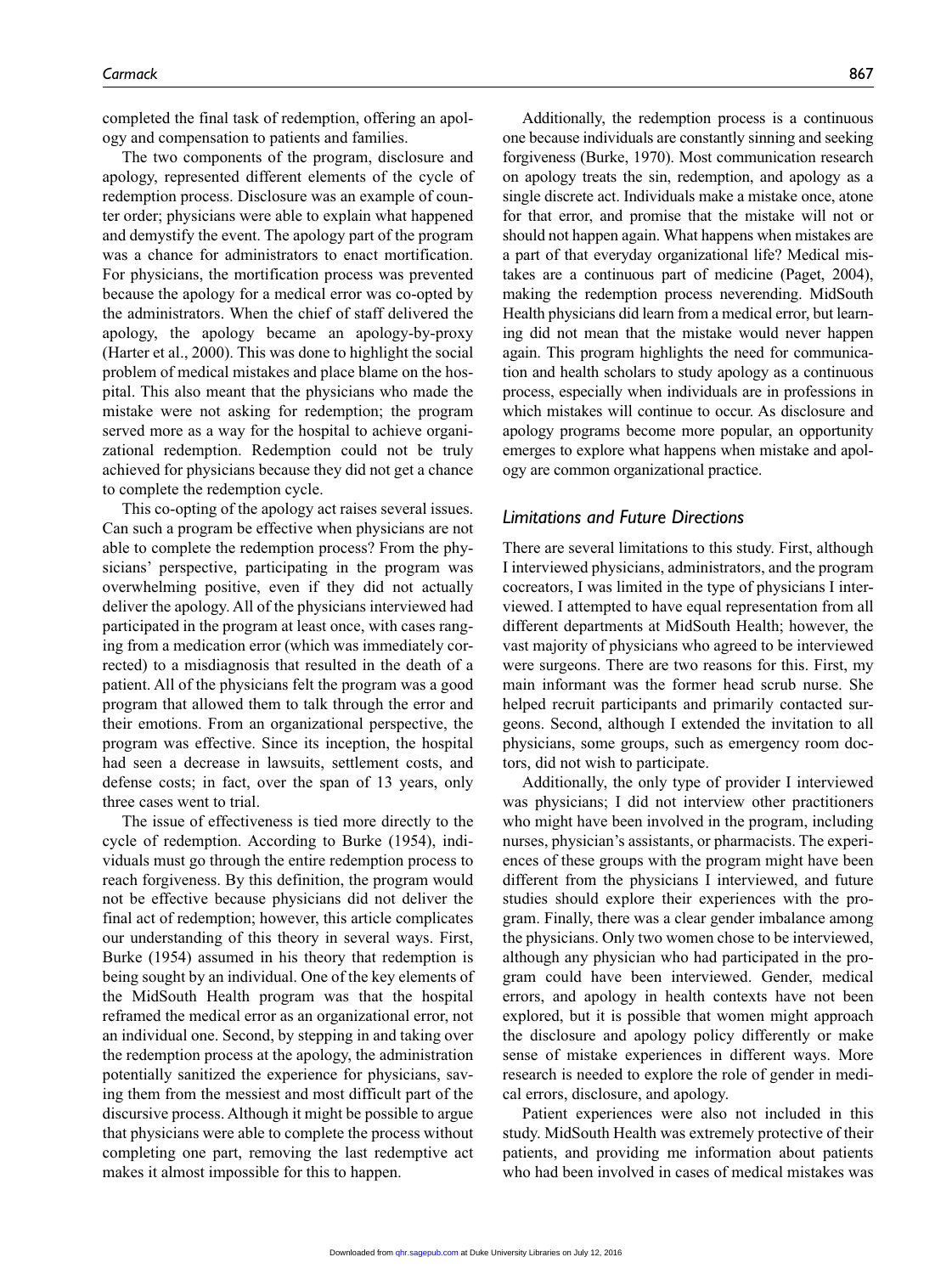not feasible. Exploring patients' views regarding medical mistakes and the ideas behind disclosure and apology is an important element of the complex medical-mistake experience. Future research should focus on patients' understanding of medical mistakes, disclosure, apology, and the MidSouth Health program.

Finally, there is need for a critical analysis of this program. This was an interpretive case study that leaves many critical questions unanswered. Future research should explore issues of authority, control, patient empowerment, and patient–provider relationships. Additionally, future research could problematize the impact of disclosure and apology programs on larger medical narratives of care and on well-established traditional hospital approaches of "deny and defend."

When physicians make medical mistakes, they strive for forgiveness from patients and patients' families. MidSouth Health's disclosure and apology program provided physicians and administrators the opportunity to work through the redemption cycle, expressing emotions that are often hidden away. The program raised interesting questions about the role of redemption in the practice of medicine. Ultimately, such a program reminds scholars and practitioners that medicine is filled with uncertainty, emotions, and absolution for all involved.

#### **Author's Note**

A version of this article was presented at the *Annual Convention of the National Communication Association*, November 2009, in Chicago, IL, USA.

#### **Declaration of Conflicting Interests**

The author declared no potential conflicts of interest with respect to the research, authorship, and/or publication of this article.

#### **Funding**

The author received no financial support for the research, authorship, and/or publication of this article.

#### **References**

- Allman, J. (1998). Bearing the burden or baring the soul: Physicians' self-disclosure and boundary management regarding medical mistakes. *Health Communication*, *10*, 175–197. doi:10.1207/s15327027hc1002\_4
- Andersen, P. A., & Guerrero, L. K. (1998). Principles of communication and emotion in social interaction. In P. A. Andersen & L. K. Guerrero (Eds.), *Handbook of communication emotion: Research, theory, applications, and contexts* (pp. 49–96). Boston: Academic Press.
- Andrus, C. H., Villasenor, E. G., Kettelle, J. B., Roth, R., Sweeney, A. M., & Matolo, N. M. (2003). To err is human: Uniformly reporting medical errors and near misses; a naïve, costly, and misdirected goal. *Journal of American College of Surgeons*, *196*, 911–918. doi:10.1016/S1072-7515(03)00236-9
- Armstrong, R. N., Hallmark, J. R., & Williamson, L. K. (2005). Televangelism as institutional apologia: The religious talk show as strategized text. *Journal of Media & Religion*, *4*, 67–83. doi:10.1207/s15328415jmr0402\_1
- Benoit, W. L., & Brinson, S. L. (1994). AT&T: "Apologies are not enough." *Communication Quarterly*, *42*, 75–88. doi:10.1080/01463379409369915
- Berlinger, N., & Wu, A. W. (2005). Subtracting insult from injury: Addressing cultural expectations in the disclosure of medical error. *Journal of Medical Ethics*, *31*, 106–108. doi:10.1136/jme.2003.005538
- Bernstein, M., & Brown, B. (2004). Doctor's duty to disclose error: A deontological or Kantian ethical analysis. *Canadian Journal of Neurological Sciences*, *31*, 169–174. Retrieved from www.cnsfederation.org/journal.html
- British Columbia Ministry of Attorney General. (2006, January 30). *Discussion paper on apology legislation*. [Retrieved from www.ag.gov.bc.ca/dro/publications/other/](www.ag.gov.bc.ca/dro/publications/other/Discussion_Apology_Legislation.pdf) Discussion\_Apology\_Legislation.pdf
- Burke, K. (1954). *Permanence and change: An anatomy of purpose*. Los Altos, CA: Hermes.
- Burke, K. (1970). *Rhetoric of religion*. Berkeley: University of California Press.
- Carmack, H. J. (2010a). Bearing witness to the ethics of practice: Storying physicians' medical mistake narratives. *Health Communication*, *25*, 449–458. doi:10.1080/10410 236.2010.484876
- Carmack, H. J. (2010b). Structuring and disciplining apology: A structurational analysis of health care benevolence laws. *Qualitative Research Reports in Communication*, *11*, 6–13. doi:10.1080/17459430903413432
- Charmaz, K. (2002). Qualitative interviewing and grounded theory analysis. In J. F. Gubrium & J. A. Holstein (Eds.), *Handbook of interview research: Context & method* (pp. 675–694). Thousand Oaks, CA: Sage.
- Cohen, J. R. (2002). Legislating apology: The pros and cons. *University of Cincinnati Law Review*, *70*, 819–872. [Retrieved from http://taft.law.uc.edu/current/experiences/](http://taft.law.uc.edu/current/experiences/publications/law-review.shtml) publications/law-review.shtml
- Cruez, A. F. (2008, February 24). Making hospitals "safe." *New Strait Times*, p. 41.
- Dauer, E. A. (2003). A therapeutic jurisprudence perspective on legal responses to medical error. *Journal of Legal Medicine*, *24*, 37–50. doi:10.1080/713832126
- Furrow, B. R. (2003). Medical mistakes: Tiptoeing toward safety. *Houston Journal of Health Law and Policy*, *3*, 181–217. Retrieved from https://www.law.uh.edu/hjhlp/
- Gallagher, T. H., & Levinson, W. (2005). Disclosing harmful medical errors to patients: A time for professional action. *Archives of Internal Medicine*, *165*, 1819–1824. Retrieved from http://archinte.ama-assn.org/
- Gallagher, T. H., Waterman, A. D., Ebers, A. G., Fraser, V. J., & Levinson, W. (2003). Patients' and physicians' attitudes regarding the disclosure of medical errors. *JAMA*, *289*, 1001–1007. doi:10.1001/jama.289.8.1001
- Gawande, A. (2002). *Complications: A surgeon's notes on an imperfect science*. New York: Picador.
- Glaser, B., & Strauss, A. (1967). *Discovery of grounded theory*. Chicago: Aldine.